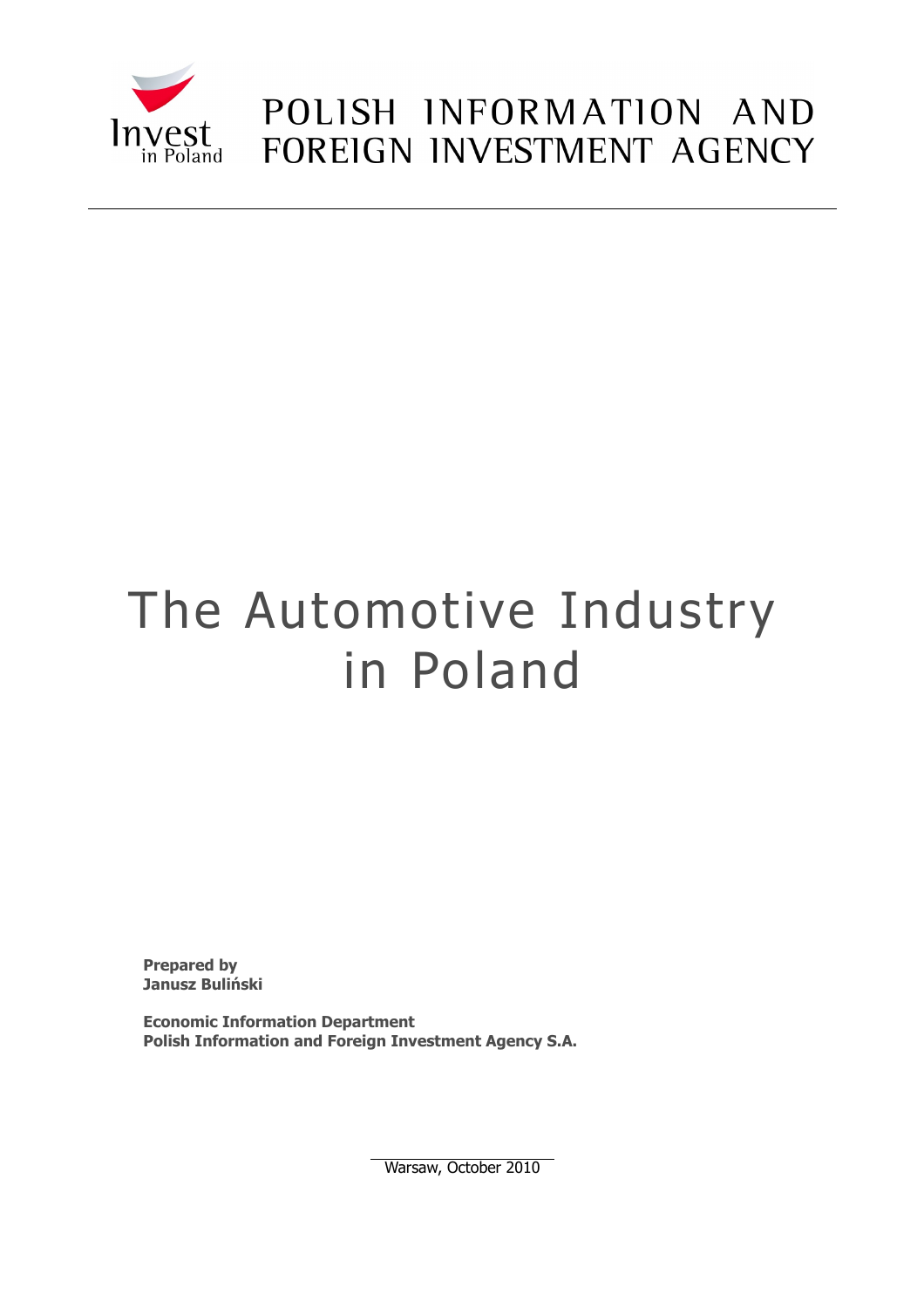

#### **E x e c u t i v e s u m m a r y**

Poland is one of the best locations in the world for automotive investments. Our country offers relatively inexpensive but highly-qualified human resources and a long-standing tradition in the industry. The presence of the most significant companies in the sector is not without merit, providing a complex network of cooperative relations and availability of sub-suppliers.

Therefore it is not surprising that Poland is the second largest producer of cars in the region, with the level of production exceeding 900 thous. vehicles per year. Poland is most of all an important producer of finished passenger cars and engines, but its position as a producer of car and bus parts is also strong.

Nearly the whole production of the Polish automotive industry is sent for exports . In 2009 its value amounted to € 15.7 billion, i.e. 16% of all Polish exports. The majority of exports are directed at the EU, where the largest recipients are Germany and Italy, i.e. the countries with the largest investments in the sector.

Foreign investments are the basis of the Polish automotive sector. Nearly all international concerns operate in Poland, responsible for the majority of production and generating orders both for foreign and local sub-suppliers. The total value of foreign investments in the sector is estimated at the level of approx.  $\epsilon$  5 billion.

#### **The Automotive Sector**

In the whole of the European Union, 2 million people work directly in the automotive sector. 10 million more are employed in industries related to motorisation. Thus, this is one of the key sectors in the global and European economy. That is why the fact that Poland occupies one of the key locations on the map of the automotive sector in Europe is so crucial.

### **F a v o u r a b l e c o n d i t i o n s f o r t h e d e v e l o p m e n t o f t h e a u t o m o t i v e s e c t o r**

Poland offers some of the best conditions for the automotive sector in the world. Due to relatively inexpensive but well-educated and efficient human resources, low risk associated with running business activity and unlimited access to the EU market, Poland is regarded as one of the five best locations for automotive ventures in Europe.

| in Europe |                      |                  |  |  |
|-----------|----------------------|------------------|--|--|
| No.       | Country              | Points (max 100) |  |  |
| 1         | Germany              | 69.8             |  |  |
| 2         | <b>Great Britain</b> | 68.4             |  |  |
| 3         | France               | 64.5             |  |  |
| 4         | Italy                | 64.2             |  |  |
| 5         | Poland               | 61.1             |  |  |

**Table 1. Conditions for the automotive sector**

Source: The authors' own study on the basis of Business Monitor International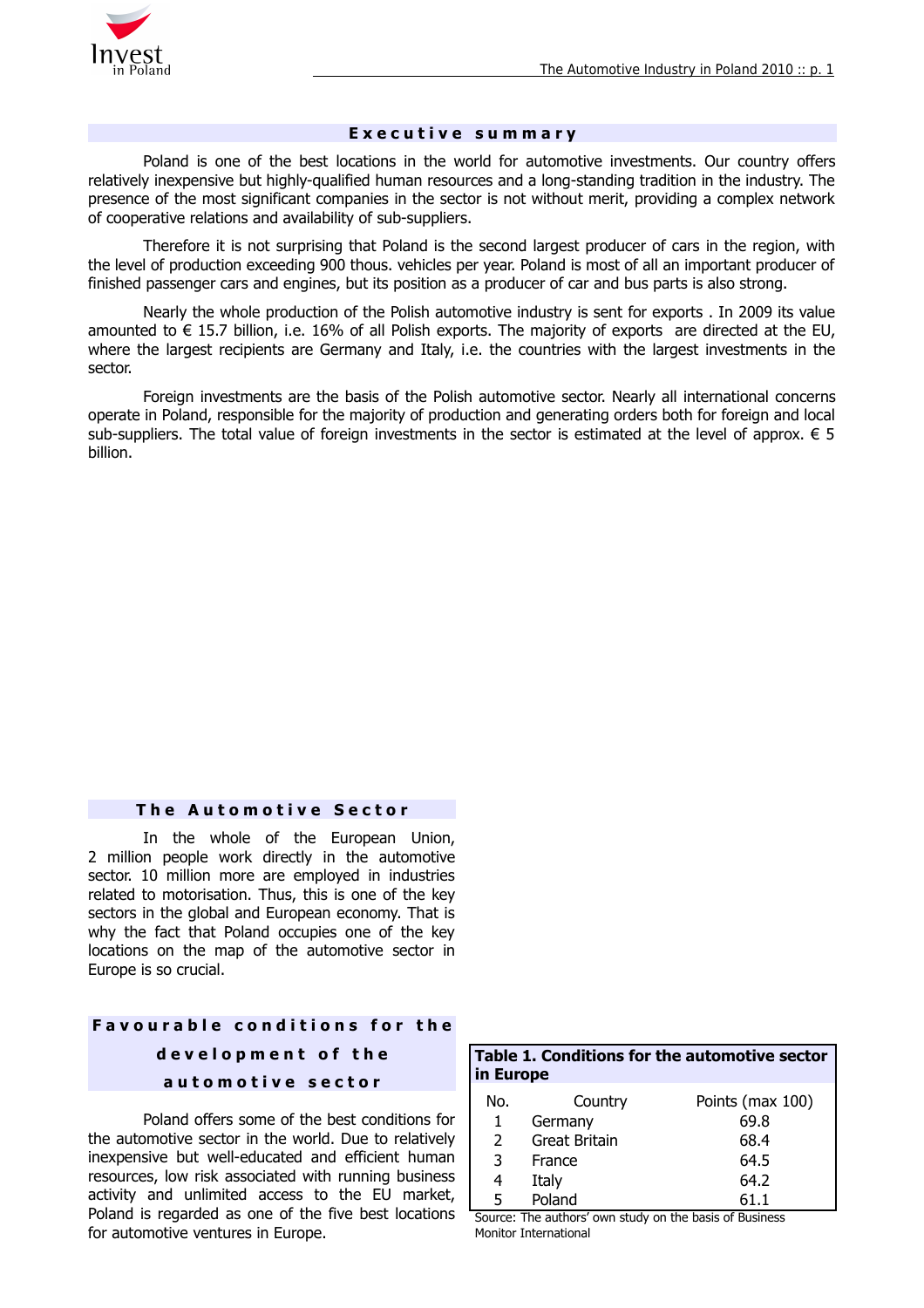

#### **The Automotive industry in**

#### **C e n t r a l a n d E a s t e r n E u r o p e**

The countries of the region, despite dozens of years of communism, are at present very important locations for the automotive industry. Poland is the second largest producer of passenger cars, after the Czech Republic, and a powerful player in the production of commercial vehicles.

| Table 2. Motor vehicle production in Central<br>and Eastern Europe |         |                      |              |  |  |  |  |
|--------------------------------------------------------------------|---------|----------------------|--------------|--|--|--|--|
|                                                                    |         | Passenger Commercial |              |  |  |  |  |
| Year                                                               | cars    | vehicles             | <b>Total</b> |  |  |  |  |
| <b>Poland</b>                                                      |         |                      |              |  |  |  |  |
| 2007                                                               | 695 000 | 97 703               | 792 703      |  |  |  |  |
| 2008                                                               | 842 000 | 103 959              | 945 959      |  |  |  |  |
| 2009                                                               | 819 000 | 65 133               | 884 133      |  |  |  |  |
| <b>Czech Republic</b>                                              |         |                      |              |  |  |  |  |
| 2007                                                               | 925 060 | 13 588               | 938 648      |  |  |  |  |
| 2008                                                               | 934 046 | 12 5 21              | 946 567      |  |  |  |  |
| 2009                                                               | 967 760 | 6 809                | 974 569      |  |  |  |  |
| <b>Slovakia</b>                                                    |         |                      |              |  |  |  |  |
| 2007                                                               | 571 071 | 0                    | 571 071      |  |  |  |  |
| 2008                                                               | 575 776 | 0                    | 575 776      |  |  |  |  |
| 2009                                                               | 461 340 | 0                    | 461 340      |  |  |  |  |
| <b>Hungary</b>                                                     |         |                      |              |  |  |  |  |
| 2007                                                               | 278 982 | 7 609                | 286 591      |  |  |  |  |
| 2008                                                               | 342 359 | 3 6 9 6              | 346 055      |  |  |  |  |
| 2009                                                               | 180 500 | 2 0 4 0              | 182 540      |  |  |  |  |
| <b>Romania</b>                                                     |         |                      |              |  |  |  |  |
| 2007                                                               | 234 103 | 4 045                | 238 148      |  |  |  |  |
| 2008                                                               | 231 056 | 14 252               | 245 308      |  |  |  |  |
| 2009                                                               | 279 320 | 17 178               | 296 498      |  |  |  |  |

Source: The authors' own study on the basis of Organisation Internationale des Constructeurs d'Automobiles (OICA)





Source: The authors' own study on the basis of Organisation Internationale des Constructeurs d'Automobiles (OICA)

#### **The Production of motor vehicles**

#### **in Poland**

Despite the long tradition of car production in Poland, a real boom followed its entrance into the European Union. As compared to the period before the EU accession, at present approx. 2.5 times more cars are produced in Poland.

|  |  | Figure 2. Motor vehicle production in Poland |  |
|--|--|----------------------------------------------|--|
|  |  | in the years 2002-2009 (thous.)              |  |



Source: The authors' own study on the basis of Organisation Internationale des Constructeurs d'Automobiles (OICA)

Poland is most of all a producer of passenger cars. For instance, the Opel Astra III and IV, the Fiat Panda and the Fiat 500, the Lancia Ypsilon, the Ford Ka, and the Chevrolet Aveo are produced in Poland.

Another important subsector is the production of car engines and parts, used mainly in the production process of vehicles in other factories. Engines for Toyota, Peugeot and Citroen are produced in Toyota plants. In Fiat factories lowcapacity engines for Fiat and Ford are produced. In Tychy, in turn, a diesel engine factory for Opel Astra and Corsa operates. The Volkswagen plant in Polkowice produces diesel engines for passenger cars and delivery vans for Volkswagen, Audi, Seat and Skoda.

Moreover, a large group of Polish subsuppliers, whose products are at the world level and at competitive prices, works for the purposes of foreign companies. The most widely-known Polish producer is Inter Groclin, producing car seats and trim, among others, for BMW, Mitsubishi, Audi, VW, Opel, Volvo, Suzuki, Mercedes and Porsche.

The tyre industry is also well developed, operating on the basis of Polish factories acquired by international companies. In Dębica, tyres with such brands as Goodyear, Dunlop and Fulda are produced. In Olsztyn, Michelin, Kormoran, and Kleber tyres are produced. Also, the Japanese company Bridgestone have built new factories in four locations in Poland (Poznań, Wolsztyn, Żarów, Stargard Szczeciński).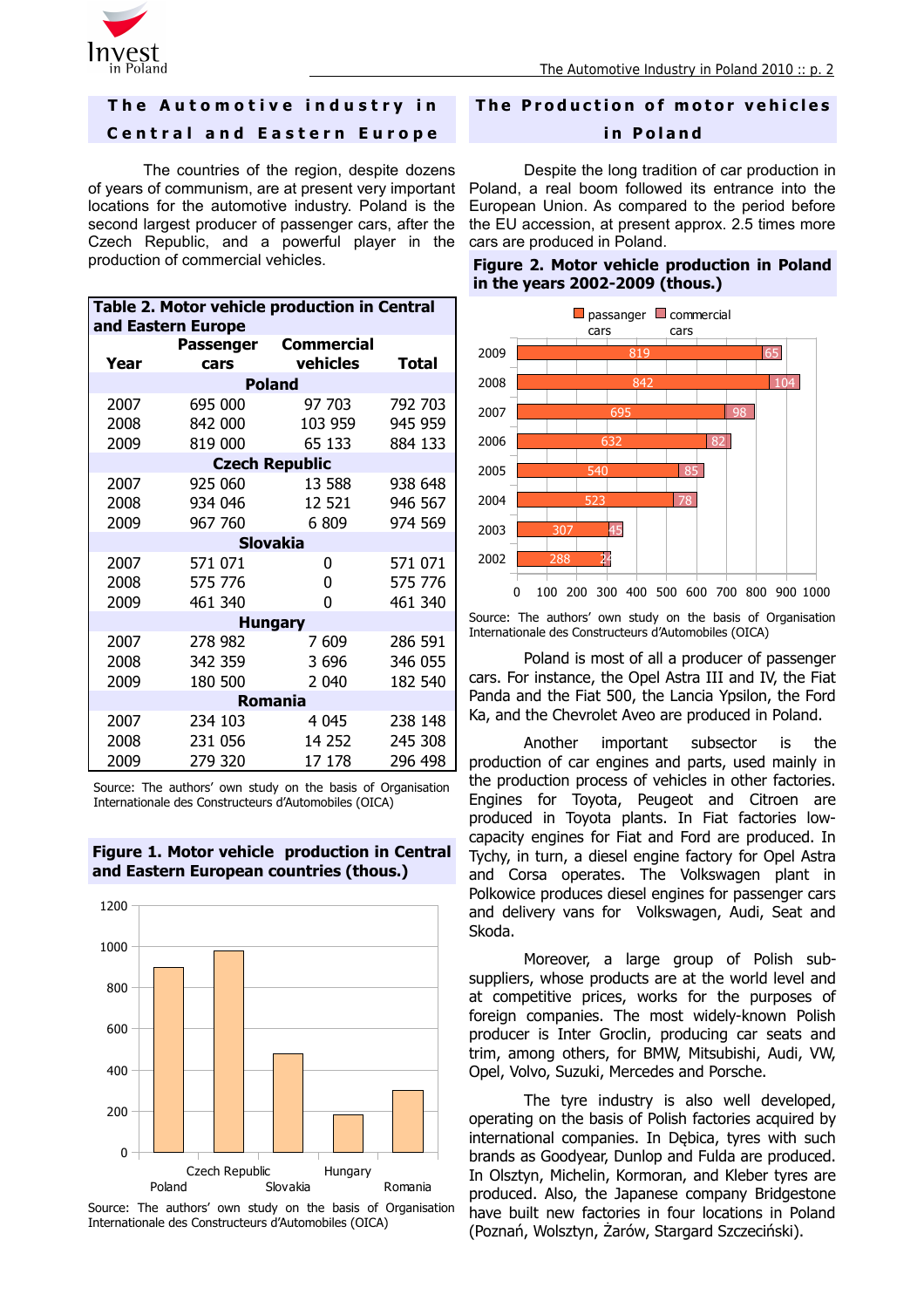

#### **Exports by the sector**

Entering the European Union had a particular significance for the Polish automotive industry due to the fact that as much as 98% of production is sent for export. In 2009 the exports of the car industry amounted to  $\epsilon$  15.7 billion, i.e. 16% of total Polish exports . Despite the decline in relation to the 2008 record, the percentage proportion did not change, which points to the stable position of automotive industry in the total volume of Polish exports.

**Figure 3. Exports by the Polish automotive industry in the years 2006-2009 (€ billion)**



Source: KPMG

The total volume of exports consists of the sales of cars in the amount of  $\epsilon$  6.7 billion (43% of the whole exports of the sector), exports of parts and accessories with a value of  $\epsilon$  4.7 billion (30% of exports ) and exports of diesel engines with a value of  $\in$  1.8 billion (12% of exports ).

As much as 90% of the total exports of the automotive industry was sent to European Union countries. Definitely the most significant importer was Germany, to which products of the automotive industry worth  $\epsilon$  4.8 billion were sent. The next position was occupied by Italy (exports in the amount of  $\in$  2.9 billion) and France (exports worth  $\in$ 1.1 billion).

**Figure 4. The most important export-target countries in the Polish automotive sector**



Source: AutomotiveSuppliers.pl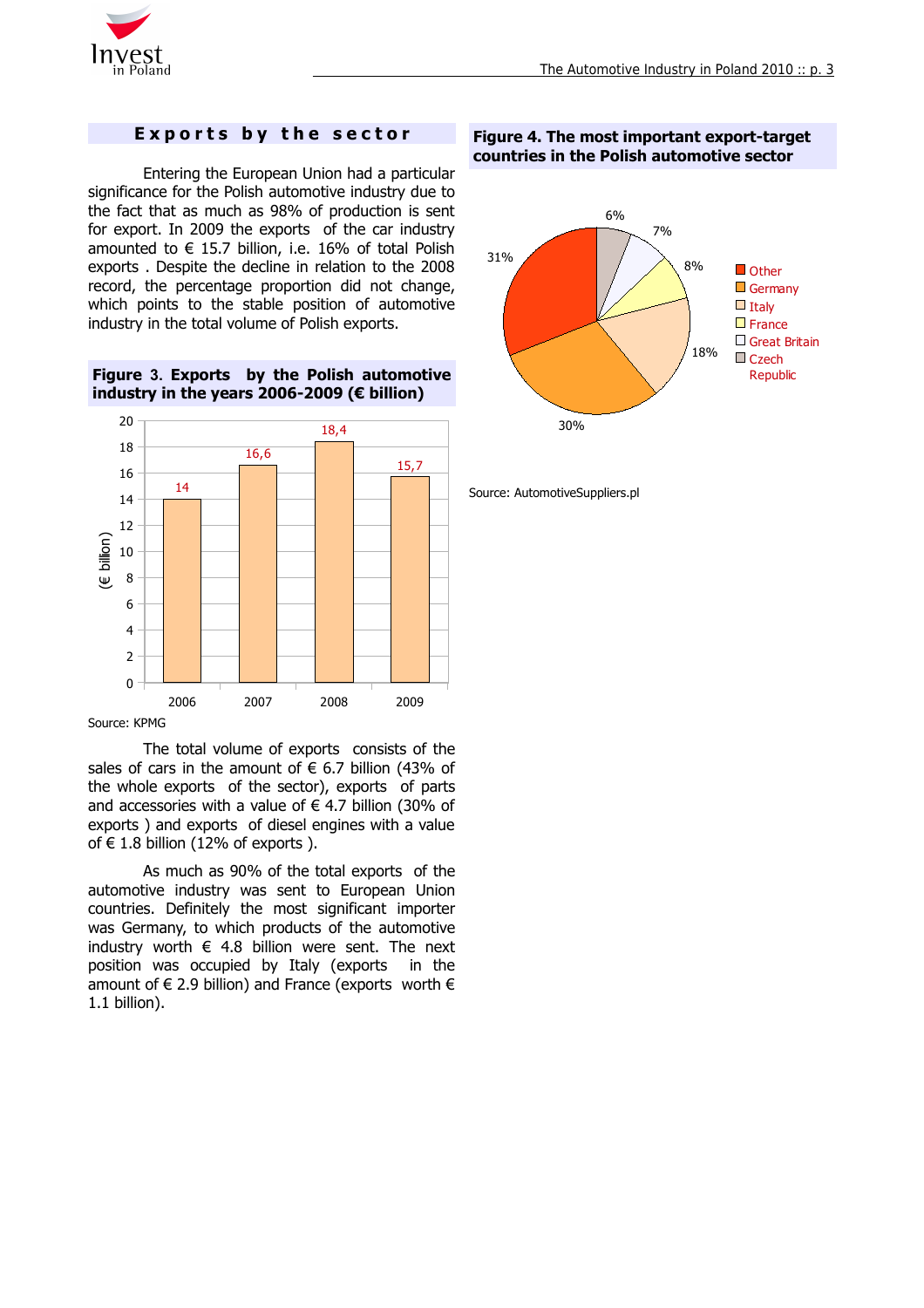

#### The key players in the sector

The situation in the Polish automotive industry is the result of the activity of global concerns. Practically all of the most important global companies are present.







**Fiat.** The company has been present in Poland since the 1920s. Cars of the brand Polish Fiat, produced in Poland under Fiat's licence, supported the motorisation of Poland both in the pre-war period and in the times of the People's Republic of Poland. The cult models 125 and 126 were produced not only for the purposes of the internal market, but also for export, not only to the countries of the communist block, but also to Western Europe, African, Asian and Southern American countries. After the fall of communism, newer models were gradually introduced into production, from the Cinquecento and the Uno to the modern Panda and Fiat 500. In 2007 the company celebrated the 7.5 millionth car produced by Fiat in Poland.

**General Motors/Opel.** The Opel factory has operated in Gliwice since 1998. Such models as the Zafira, the Agila, and even the Suzuki Wagon have been constructed there. The main model is, however, the Opel Astra, including all the models from the first generation to the currentlyproduced fourth generation. At present the factory has the production capacity at the level of 220 thous. cars per year, and employs 3 000 people. Already in 2007 the company has celebrated the production of the millionth car produced by this Polish factory.

**Toyota.** The company owns two factories in Poland - in Jelcz-Laskowice and Wałbrzych. Toyota Motor Manufacturing Poland in Wałbrzych produces petrol engines and transmissions for various models of Toyota, Citroen and Peugeot. The value of the investment amounts to approx.  $\epsilon$  540 million, and 2000 people are employed. The production capacity is 360 thous. engines and 720 thous. transmissions. Toyota Motor Industries Poland produces 2.0 and 2.2-litre diesel engines. The value of the investment is approx. PLN 1 billion, and nearly 700 people are employed.



**Volkswagen.** The factory in Poznań has operated since 1993 and is a significant producer of commercial vehicles - the VW Transporter and Caddy. In the past also the Skoda Felicia and Fabia models. The level of employment is almost 5 000 people, and the annual value of sales amounts to approx.  $\in$  2 billion. Diesel engines with a capacity of 1.6 and 2.0 litre are also produced in Poland for the purposes of all the brands owned by the company.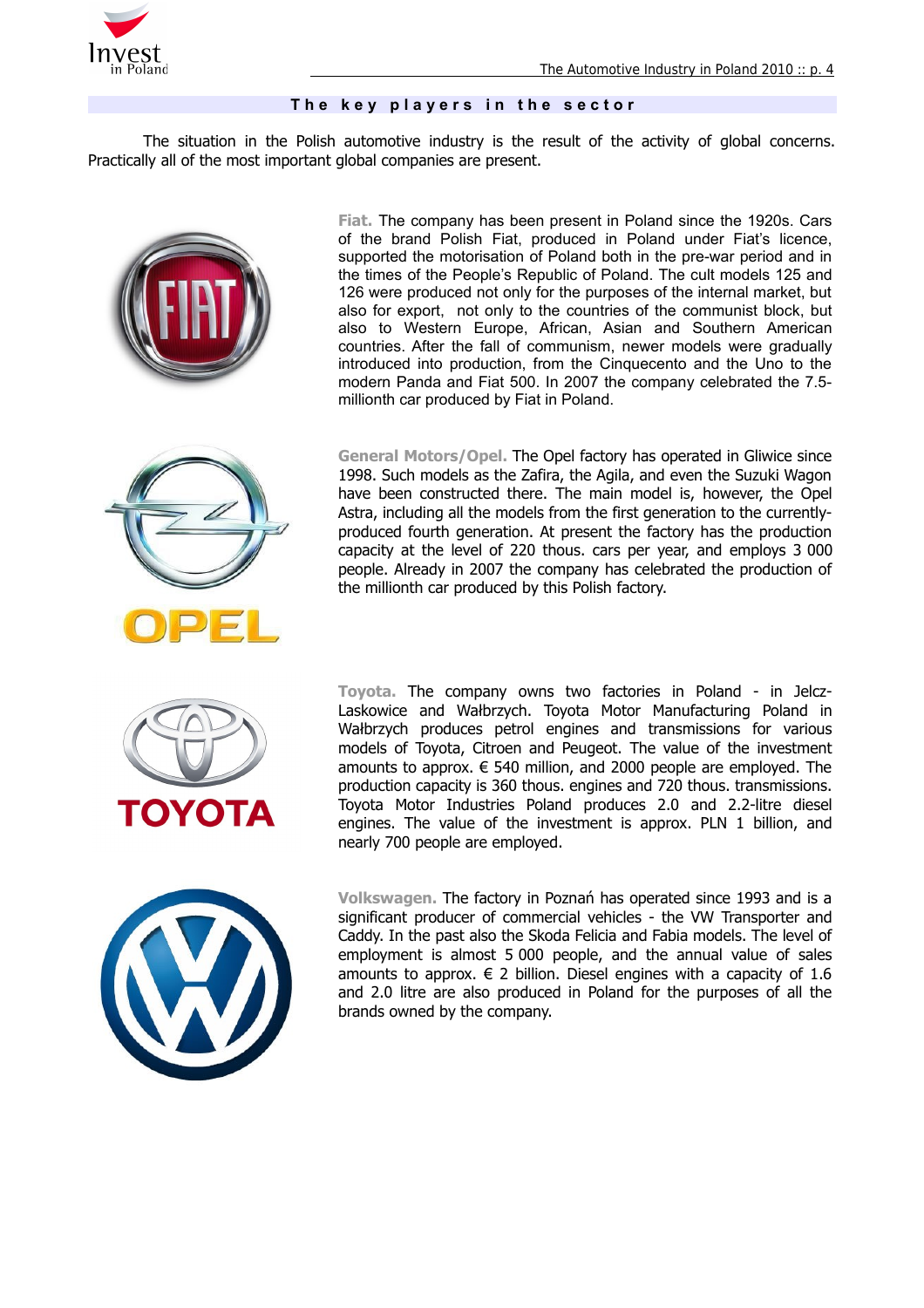



**MAN Nutzfahrzeuge.** The company is a powerful global player in the production of trucks and buses sold under the brands MAN and Neoplan. In Poland the company has three factories; in Poznań and Starachowice buses are produced, and the new factory in Niepołomice near Kraków produces trucks. € 150 million were invested in the production of buses, and  $\epsilon$  100 million in the production of trucks. The company employs over 3 000 workers. The company is at present the biggest bus producer in Poland. Poland is attractive for the company not only as a location for production, as since 2006 in Poznań the MAN Financial and Accounting Centre has been operating, dealing with the accounting transactions and bookkeeping of operations for Polish and international companies of the concern.

**SOLARIS** 

**Solaris.** It is not only a 100% Polish company, but also a company still owned by the family of its founders. It is also the second biggest bus producer in Poland, and in 2009 it produced 1095 buses and 35 trolleybuses. At present half of the production is exported not only to Europe but recently the company has supplied 225 buses to Dubai. Employment in the company exceeds 1600 people.



**Volvo.** Buses have been produced in Poland by the company since 1995. At present the Volvo Poland Buses factory in Wrocław is the largest bus factory of the company in Europe. It produces buses and the latest model of the backhoe loader. The company is the third bus producer in Poland, and in 2009 it manufactured 739 buses. The value of sales amounts to  $\epsilon$  500 million annually, and 2600 people are employed in the plant.



**Scania.** Since 1993 the company has produced transit buses in the plant in Słupsk. In 2009 over 729 buses were produced. Employment amounts to approx. 700 people, and sales exceeds  $\epsilon$  100 million annually.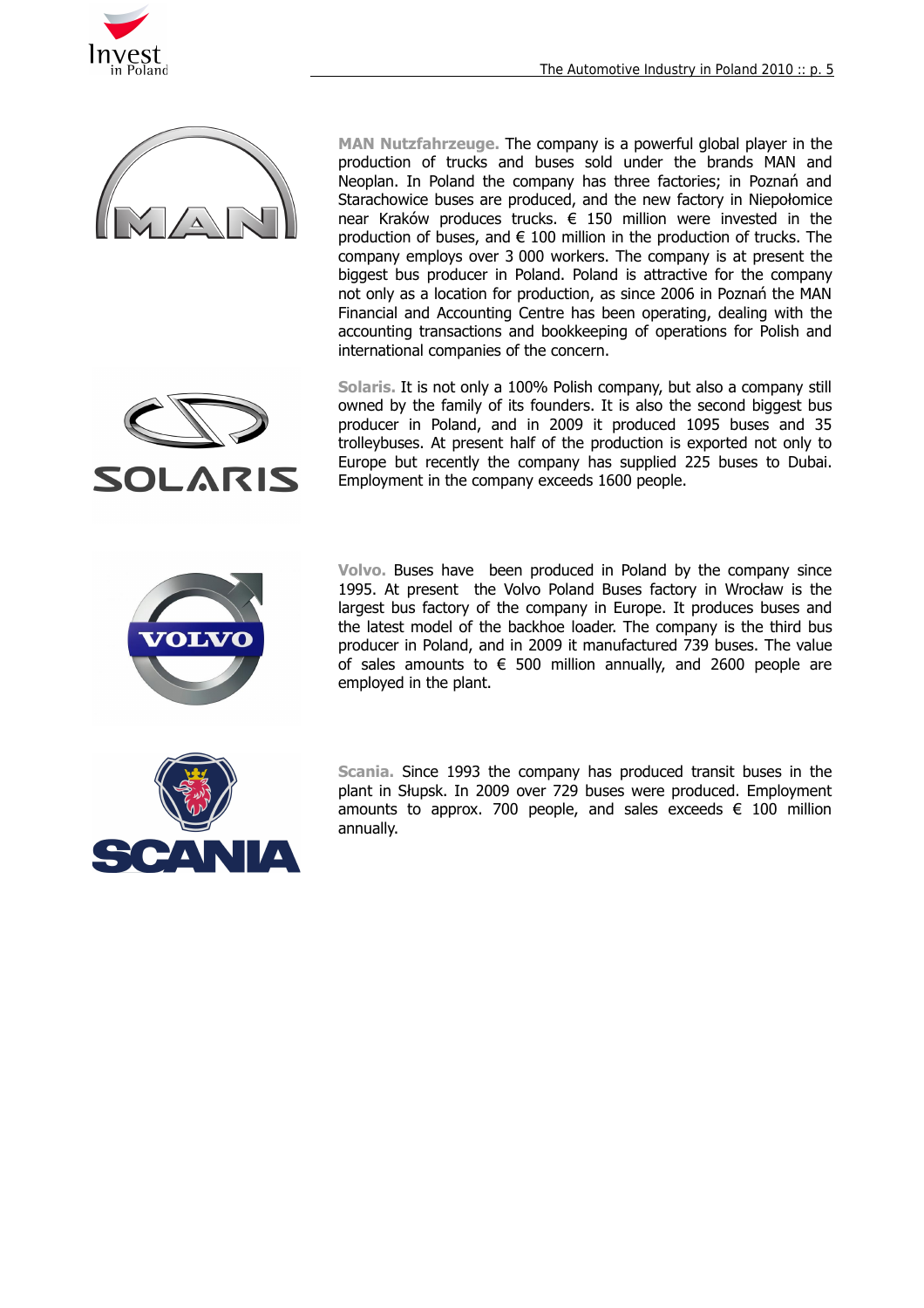

# **Qualified staff for the**

#### **a u t o m o t i v e i n d u s t r y**

Poland, due to its long-standing history in the automotive industry and the large scale of its production, for a number of years has had a system of education preparing for work in the automotive sector. Approx. 200 thous. people study in secondary technical schools. Over 30 thous. people study

engineering majors such as mechanics and mechanical engineering, which guarantees the proper inflow of top-level staff. At present 136 thous. people are employed in the sector, i.e. 5% of all those employed in the industry. In 2009 the average remuneration in the sector amounted to PLN 3 325 and was slightly higher than the average for industry, which is PLN 3 315, and than the national average in the middle of 2009 - PLN 3 288.



#### **Figure 5. Average monthly remuneration in the automotive sector in relation to the economy**

Source: The authors' own study on the basis of KPMG and the CSO.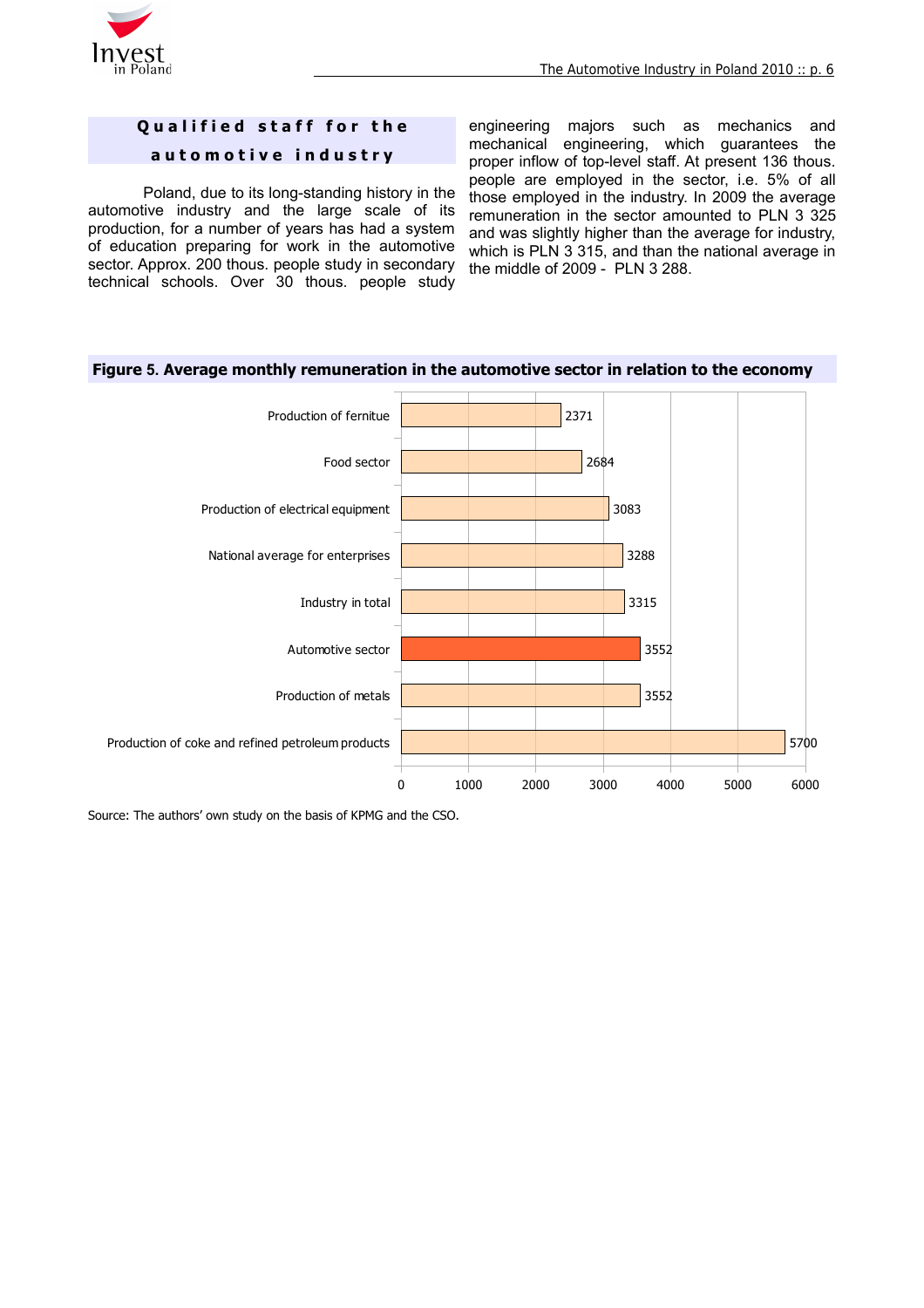

#### Public aid for entrepreneurs

**Governmental aid.** The mainly supported sectors are the automotive sector, the aviation sector, the IT and electronics sector, BPO and the R&D sector. Aid is received on the basis of the minimum number of newly-created jobs or the value of incurred investment outlays.

| <b>Supported</b><br>sector                                             | <b>Minimum number</b><br>of jobs     | and             | Minimum value<br>of investment          |  |  |  |  |
|------------------------------------------------------------------------|--------------------------------------|-----------------|-----------------------------------------|--|--|--|--|
|                                                                        | <b>Support for creating new jobs</b> |                 |                                         |  |  |  |  |
| Automotive,<br>aviation,<br>biotechnological,<br>IT and<br>electronics | 250                                  | 40 million PLN  | From PLN 3 200 to<br>PLN 18 700 per job |  |  |  |  |
| <b>BPO</b>                                                             | 250                                  |                 |                                         |  |  |  |  |
| R&D                                                                    | 35                                   | 3 million PLN   |                                         |  |  |  |  |
| Other                                                                  | 500                                  | 1 billion PLN   |                                         |  |  |  |  |
| Support for investment in fixed assets                                 |                                      |                 |                                         |  |  |  |  |
| Automotive,<br>aviation,<br>biotechnological,<br>IT and<br>electronics | 50                                   | 160 million PLN | $1-10\%$ of the<br>investment's value   |  |  |  |  |
| Other                                                                  | 500                                  | 1 billion PLN   |                                         |  |  |  |  |

Note: average exchange rate of  $\epsilon$  1 = approx. PLN 4.0 (August 2010)

**European Union funds.** For the years 2007-2013 Poland has had a huge guaranteed supply of EU funds – over  $\epsilon$  67 billion.

Entrepreneurs can apply for funds from the following Operational Programmes (OP):

:: 5 national Operational Programmes:

- **Infrastructure and environment,**
- **Innovative economy,**
- **Human Capital,**
- **•** Development of Eastern Poland,
- Technical assistance,

:: 16 Regional Operation Programmes,

:: European Territorial Cooperation Programmes.

**Exemptions from CIT (19% rate).** Available in Special Economic Zones, i.e. in selected regions of Poland where business activity is run under special conditions. Exemptions from income tax amount to 30%-50% of investment outlays, or the two-year cost of employing workers, whichever is higher.

**Exemptions from property tax.** Exemption depends on the number of newlycreated jobs and whether the Local Government applies a policy of tax exemptions. Rates of property tax are set locally, and maximum annual rates amount to PLN 20.51/m<sup>2</sup> for buildings, PLN 0.77/m<sup>2</sup> for land and 2% of the value of constructions.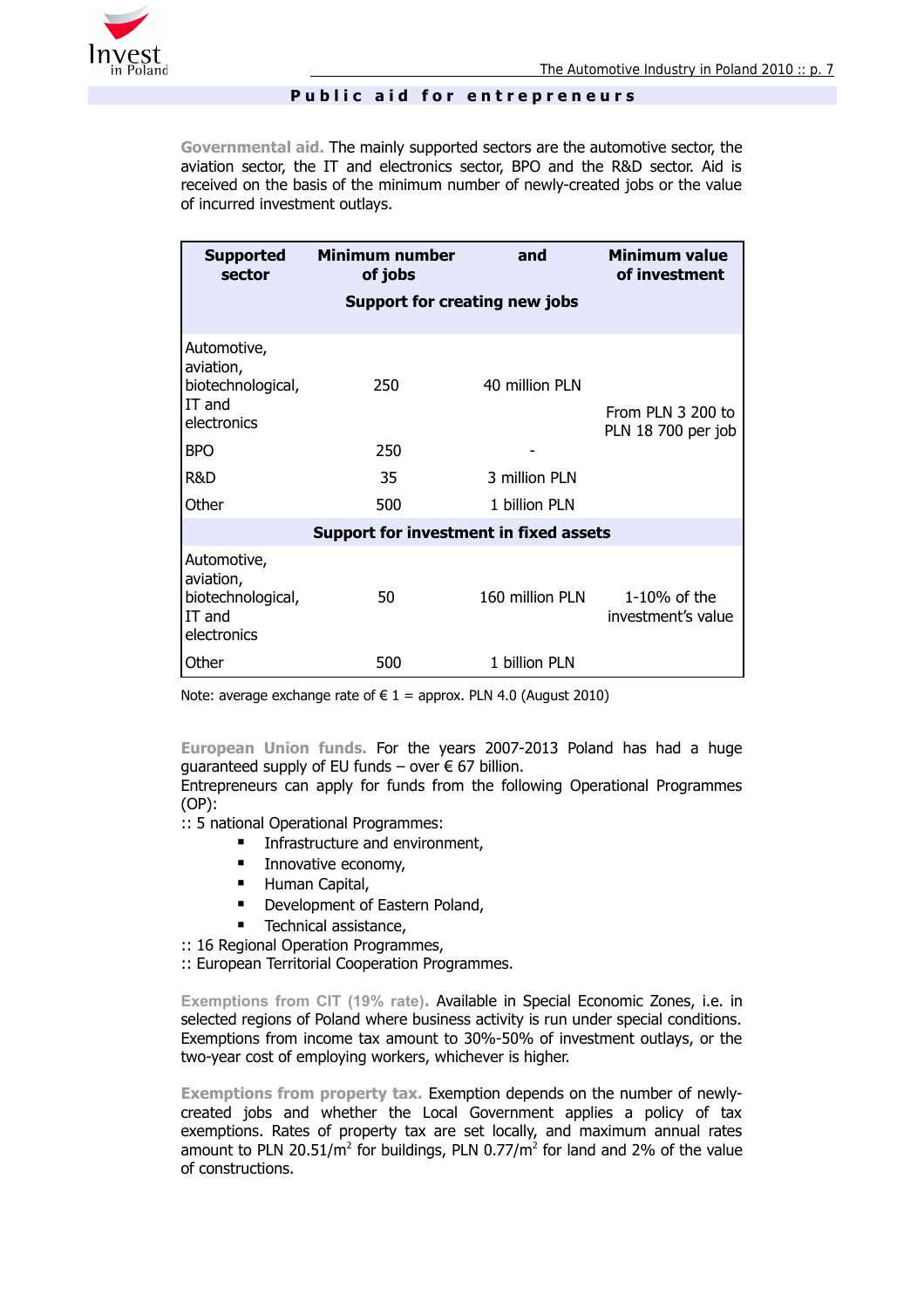

#### **Foreign investments in the a u t o m o t i v e i n d u s t r y**

Despite the fact that in Poland at the end of 2009, 2329 enterprises, which were mainly Polish, operated in the sector of motor vehicle production, the Polish car industry is based on foreign investments. Apart from Solaris, all large plants producing vehicles and parts are foreign companies.

The launching of activities by global giants have also attracted many foreign sub-suppliers to Poland. In general, the value of cumulated foreign investments in the automotive sector in Poland at the end of 2008 is estimated at the level of  $\epsilon$  4.8 billion, i.e. approx. 13% of all investments in industry; however, it should be noted that investments in this sector involve investments in other industries: the metal, electronic, machinery and services sector.

**Figure 6. The inflow of direct foreign investment to the automotive sector in the years 2001- 2008 (€ million)**



#### Source: NBP

The automotive sector is one of the industries which has been most badly affected by the economic crisis. Therefore, the year 2008 brought a decline in the previously-observed increasing trend and was a year of departure of foreign capital from the industry. Together with the improvement in the economic situation, a rapid return of investments in Polish motorisation is projected. According to estimates by the Financial Times, the level of investments of the

areenfield type in the automotive sector in 2009 was not high and amounted to approx. USD 120 million, but in the  $1<sup>st</sup>$  half of 2010 investments in the amount of over USD 500 million were recorded.

A considerable majority of the Polish automotive industry has been located in regions situated near the Eastern border: in Śląskie and Dolnośląskie. It is conditioned on the fact that the entire production of parts and finished vehicles is sent for exports.





Source: The authors' own study on the basis of FDI Intelligence